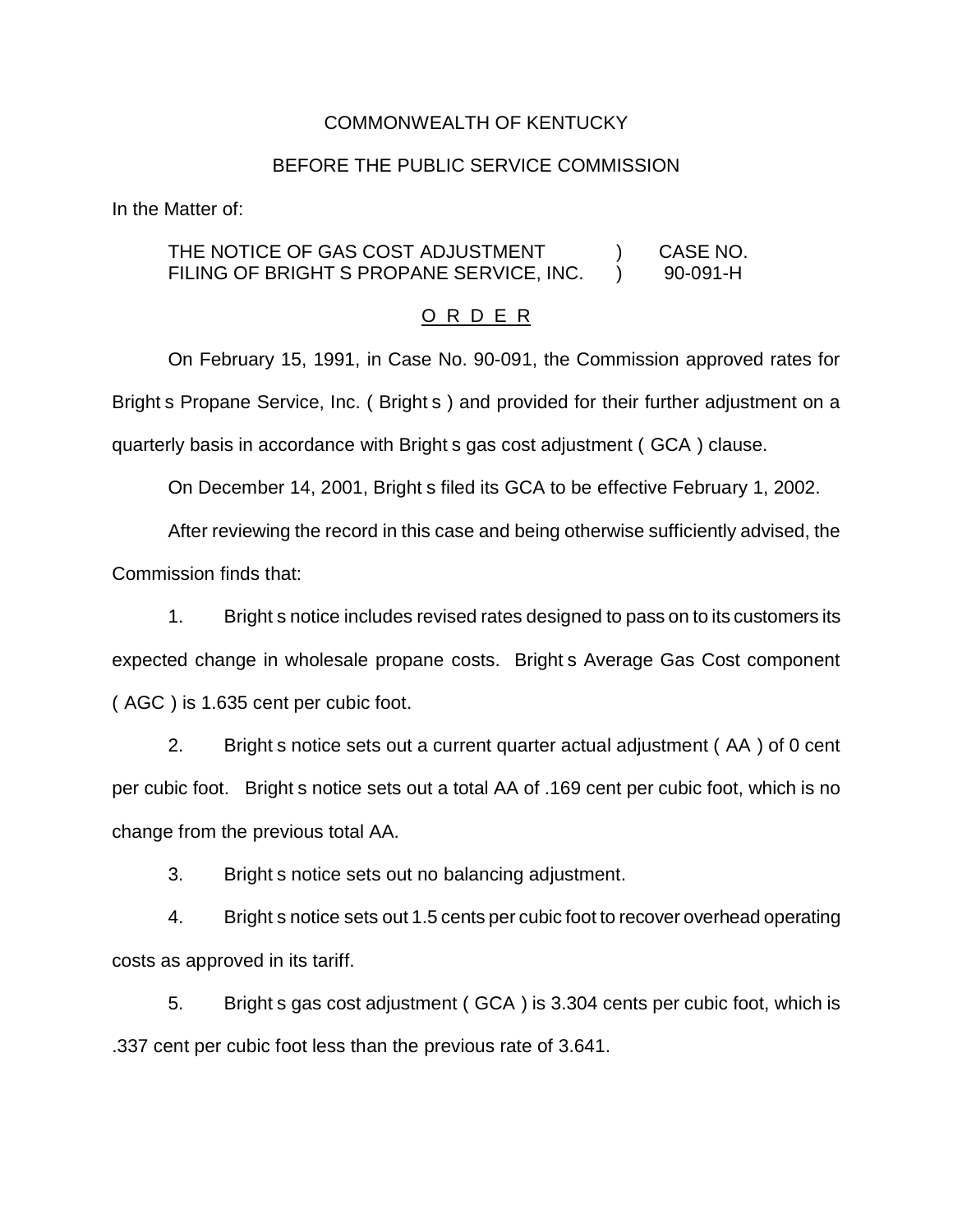6. The rates in the Appendix to this Order are fair, just, and reasonable, in the public interest, and should be approved for final meter readings by Bright s on and after February 1, 2002.

IT IS THEREFORE ORDERED that:

1. The rates in the Appendix, attached hereto and incorporated herein, are approved for final meter readings on and after February 1, 2002.

2. Within 20 days of the date of this Order, Bright s shall file with this Commission its revised tariffs setting out the rates authorized herein.

Done at Frankfort, Kentucky, this 23<sup>rd</sup> day of January, 2002.

By the Commission

ATTEST:

**Executive Director**